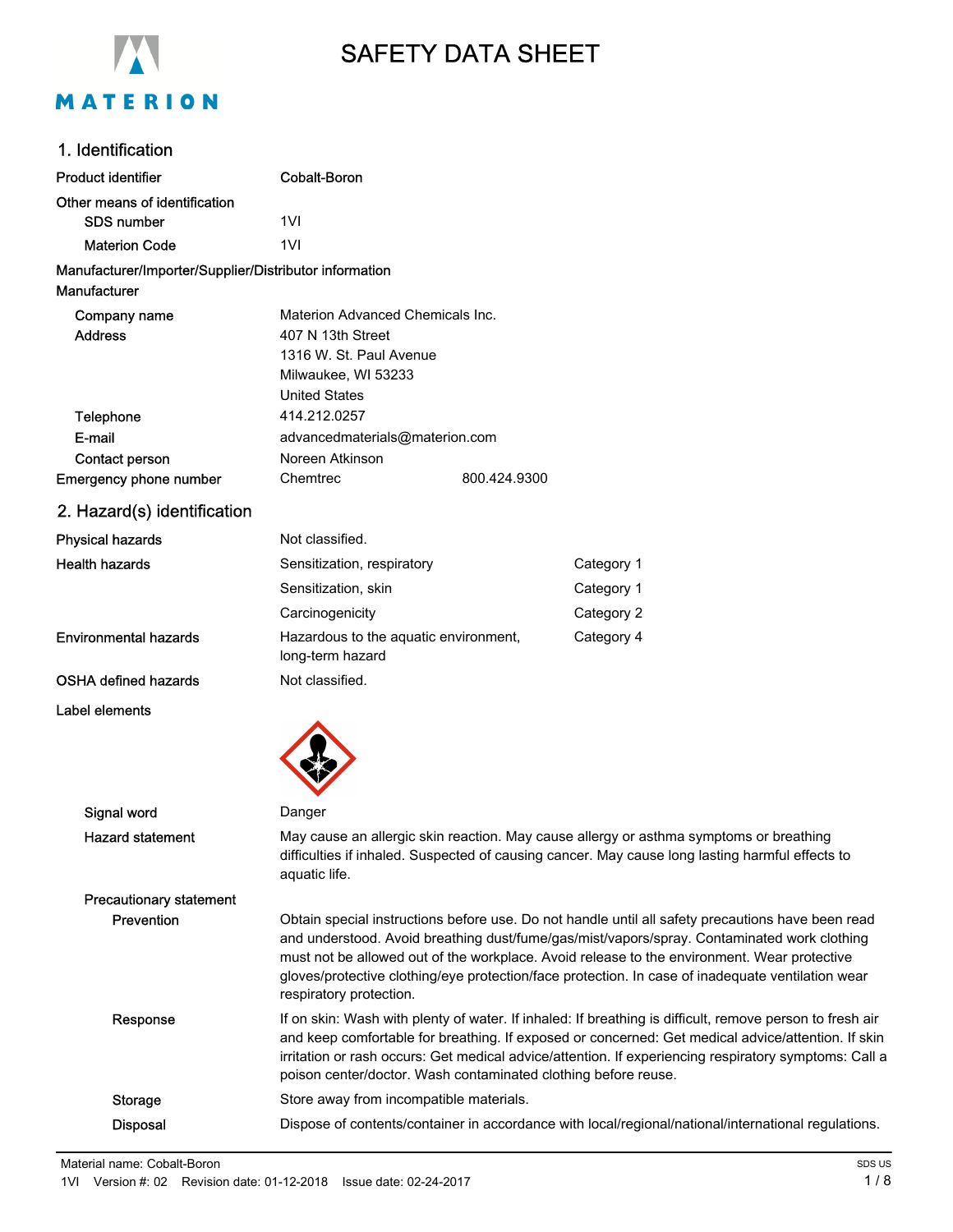Hazard(s) not otherwise classified (HNOC)

None known.

Supplemental information 40% of the mixture consists of component(s) of unknown long-term hazards to the aquatic environment. 120% of the mixture consists of component(s) of unknown acute oral toxicity. 120% of the mixture consists of component(s) of unknown acute hazards to the aquatic environment. 120% of the mixture consists of component(s) of unknown acute dermal toxicity. For further information, please contact the Product Stewardship Department at +1.800.862.4118.

#### 3. Composition/information on ingredients

Mixtures

| Chemical name                            | Common name and synonyms | CAS number | %         |
|------------------------------------------|--------------------------|------------|-----------|
| Cobalt                                   |                          | 7440-48-4  | $60 - 80$ |
| Other components below reportable levels |                          |            | $20 - 40$ |

\*Designates that a specific chemical identity and/or percentage of composition has been withheld as a trade secret.

#### 4. First-aid measures

| Inhalation                                                                   | If breathing is difficult, remove to fresh air and keep at rest in a position comfortable for breathing.<br>Oxygen or artificial respiration if needed. Do not use mouth-to-mouth method if victim inhaled the<br>substance. Induce artificial respiration with the aid of a pocket mask equipped with a one-way<br>valve or other proper respiratory medical device. If experiencing respiratory symptoms: Call a<br>POISON CENTER or doctor/physician. |  |
|------------------------------------------------------------------------------|----------------------------------------------------------------------------------------------------------------------------------------------------------------------------------------------------------------------------------------------------------------------------------------------------------------------------------------------------------------------------------------------------------------------------------------------------------|--|
| <b>Skin contact</b>                                                          | Remove contaminated clothing immediately and wash skin with soap and water. In case of<br>eczema or other skin disorders: Seek medical attention and take along these instructions.                                                                                                                                                                                                                                                                      |  |
| Eye contact                                                                  | Rinse with water. Get medical attention if irritation develops and persists.                                                                                                                                                                                                                                                                                                                                                                             |  |
| Ingestion                                                                    | Rinse mouth. Get medical attention if symptoms occur.                                                                                                                                                                                                                                                                                                                                                                                                    |  |
| Most important<br>symptoms/effects, acute and<br>delayed                     | Coughing. Difficulty in breathing. May cause an allergic skin reaction. Dermatitis. Rash.                                                                                                                                                                                                                                                                                                                                                                |  |
| Indication of immediate medical<br>attention and special treatment<br>needed | Provide general supportive measures and treat symptomatically. Keep victim under observation.<br>Symptoms may be delayed.                                                                                                                                                                                                                                                                                                                                |  |
| <b>General information</b>                                                   | IF exposed or concerned: Get medical advice/attention. Ensure that medical personnel are aware<br>of the material(s) involved, and take precautions to protect themselves. Wash contaminated<br>clothing before reuse.                                                                                                                                                                                                                                   |  |
| 5. Fire-fighting measures                                                    |                                                                                                                                                                                                                                                                                                                                                                                                                                                          |  |
| Suitable extinguishing media                                                 | Powder. Dry sand.                                                                                                                                                                                                                                                                                                                                                                                                                                        |  |
| Unsuitable extinguishing media                                               | Do not use water jet as an extinguisher, as this will spread the fire.                                                                                                                                                                                                                                                                                                                                                                                   |  |
| Specific hazards arising from<br>the chemical                                | During fire, gases hazardous to health may be formed.                                                                                                                                                                                                                                                                                                                                                                                                    |  |
| Special protective equipment<br>and precautions for firefighters             | Self-contained breathing apparatus and full protective clothing must be worn in case of fire.                                                                                                                                                                                                                                                                                                                                                            |  |
| Fire fighting<br>equipment/instructions                                      | Use water spray to cool unopened containers.                                                                                                                                                                                                                                                                                                                                                                                                             |  |
| Specific methods                                                             | Use standard firefighting procedures and consider the hazards of other involved materials.                                                                                                                                                                                                                                                                                                                                                               |  |
| General fire hazards                                                         |                                                                                                                                                                                                                                                                                                                                                                                                                                                          |  |

#### 6. Accidental release measures

#### Personal precautions, protective equipment and emergency procedures

Keep unnecessary personnel away. Keep people away from and upwind of spill/leak. Wear appropriate protective equipment and clothing during clean-up. Do not touch damaged containers or spilled material unless wearing appropriate protective clothing. Ensure adequate ventilation. Local authorities should be advised if significant spillages cannot be contained. For personal protection, see section 8 of the SDS.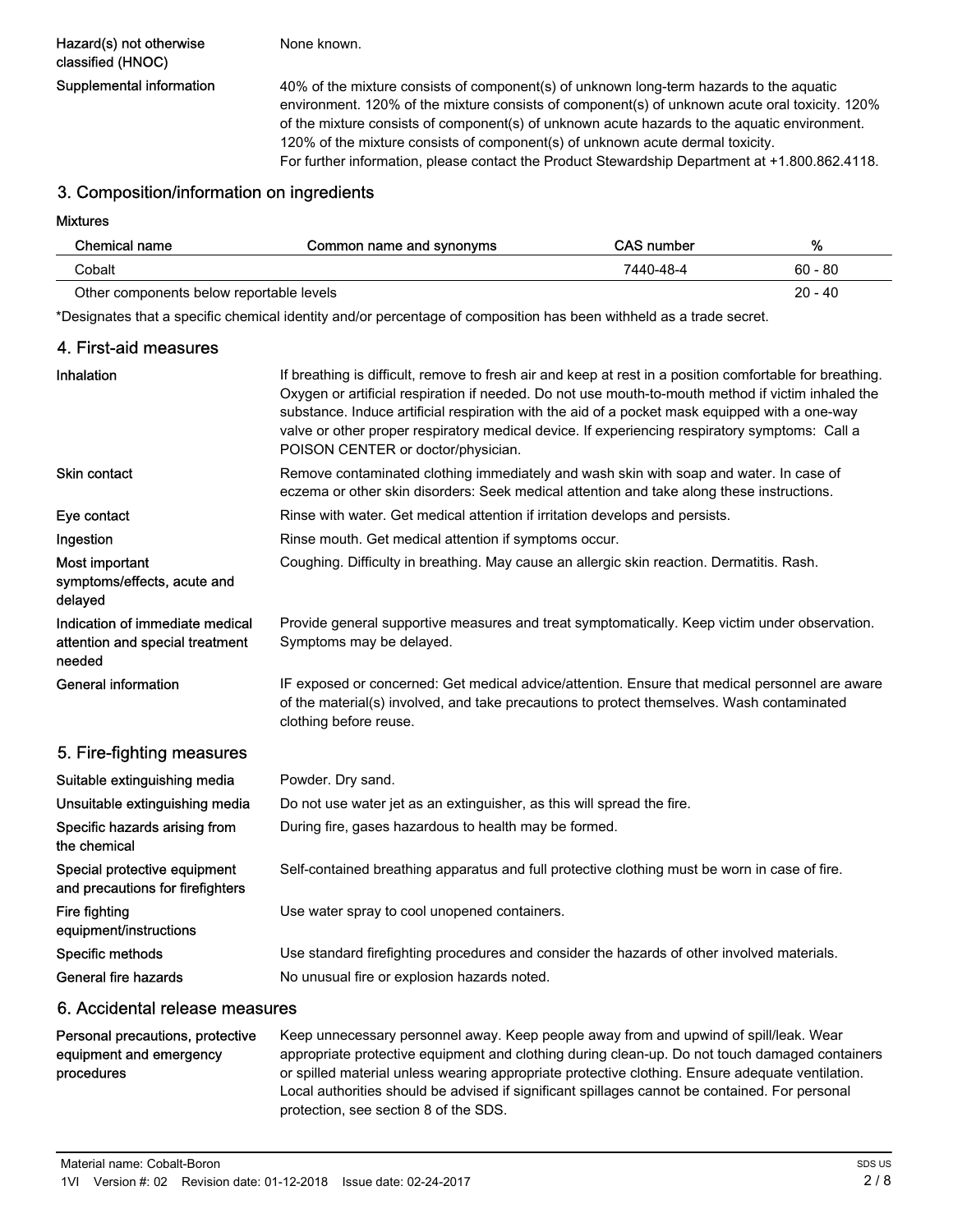| Methods and materials for<br>containment and cleaning up        | Prevent entry into waterways, sewer, basements or confined areas. Stop the flow of material, if this<br>is without risk. Following product recovery, flush area with water. Put material in suitable, covered,<br>labeled containers. For waste disposal, see section 13 of the SDS.                                                                                                                                                                               |  |
|-----------------------------------------------------------------|--------------------------------------------------------------------------------------------------------------------------------------------------------------------------------------------------------------------------------------------------------------------------------------------------------------------------------------------------------------------------------------------------------------------------------------------------------------------|--|
| <b>Environmental precautions</b>                                | Avoid release to the environment. Inform appropriate managerial or supervisory personnel of all<br>environmental releases. Prevent further leakage or spillage if safe to do so. Avoid discharge into<br>drains, water courses or onto the ground.                                                                                                                                                                                                                 |  |
| 7. Handling and storage                                         |                                                                                                                                                                                                                                                                                                                                                                                                                                                                    |  |
| Precautions for safe handling                                   | Obtain special instructions before use. Do not handle until all safety precautions have been read<br>and understood. Avoid breathing dust/fume/gas/mist/vapors/spray. Avoid contact with eyes, skin,<br>and clothing. Avoid prolonged exposure. Should be handled in closed systems, if possible. Provide<br>adequate ventilation. Wear appropriate personal protective equipment. Avoid release to the<br>environment. Observe good industrial hygiene practices. |  |
| Conditions for safe storage,<br>including any incompatibilities | Store locked up. Store in original tightly closed container. Store in a well-ventilated place. Store<br>away from incompatible materials (see Section 10 of the SDS).                                                                                                                                                                                                                                                                                              |  |

# 8. Exposure controls/personal protection

| Occupational exposure limits                | US. OSHA Table Z-1 Limits for Air Contaminants (29 CFR 1910.1000)                                                                                                                                                                                                                                                                                                                                                                                |                 |                |
|---------------------------------------------|--------------------------------------------------------------------------------------------------------------------------------------------------------------------------------------------------------------------------------------------------------------------------------------------------------------------------------------------------------------------------------------------------------------------------------------------------|-----------------|----------------|
| <b>Components</b>                           | Type                                                                                                                                                                                                                                                                                                                                                                                                                                             | Value           | Form           |
| Cobalt (CAS 7440-48-4)                      | PEL                                                                                                                                                                                                                                                                                                                                                                                                                                              | $0.1$ mg/m $3$  | Dust and fume. |
| US. NIOSH: Pocket Guide to Chemical Hazards |                                                                                                                                                                                                                                                                                                                                                                                                                                                  |                 |                |
| Components                                  | <b>Type</b>                                                                                                                                                                                                                                                                                                                                                                                                                                      | Value           | Form           |
| Cobalt (CAS 7440-48-4)                      | <b>TWA</b>                                                                                                                                                                                                                                                                                                                                                                                                                                       | $0.05$ mg/m $3$ | Dust and fume. |
|                                             | US. California Code of Regulations, Title 8, Section 5155. Airborne Contaminants                                                                                                                                                                                                                                                                                                                                                                 |                 |                |
| Components                                  | <b>Type</b>                                                                                                                                                                                                                                                                                                                                                                                                                                      | Value           | Form           |
| Cobalt (CAS 7440-48-4)                      | PEL                                                                                                                                                                                                                                                                                                                                                                                                                                              | $0.02$ mg/m $3$ | Dust and fume. |
| <b>Biological limit values</b>              | No biological exposure limits noted for the ingredient(s).                                                                                                                                                                                                                                                                                                                                                                                       |                 |                |
|                                             | Good general ventilation (typically 10 air changes per hour) should be used. Ventilation rates<br>should be matched to conditions. If applicable, use process enclosures, local exhaust ventilation,<br>or other engineering controls to maintain airborne levels below recommended exposure limits. If<br>exposure limits have not been established, maintain airborne levels to an acceptable level.<br>General ventilation normally adequate. |                 |                |
| <b>Control parameters</b>                   | Follow standard monitoring procedures.                                                                                                                                                                                                                                                                                                                                                                                                           |                 |                |
| Eye/face protection                         | Individual protection measures, such as personal protective equipment<br>If contact is likely, safety glasses with side shields are recommended.                                                                                                                                                                                                                                                                                                 |                 |                |
| <b>Skin protection</b><br>Hand protection   | Wear appropriate chemical resistant gloves.                                                                                                                                                                                                                                                                                                                                                                                                      |                 |                |
| Other                                       | Wear appropriate chemical resistant clothing. Use of an impervious apron is recommended.                                                                                                                                                                                                                                                                                                                                                         |                 |                |
| <b>Respiratory protection</b>               | Wear positive pressure self-contained breathing apparatus (SCBA).                                                                                                                                                                                                                                                                                                                                                                                |                 |                |
| <b>Thermal hazards</b>                      | Wear appropriate thermal protective clothing, when necessary.                                                                                                                                                                                                                                                                                                                                                                                    |                 |                |
| General hygiene considerations              | Observe any medical surveillance requirements. Always observe good personal hygiene<br>measures, such as washing after handling the material and before eating, drinking, and/or<br>smoking. Contaminated work clothing should not be allowed out of the workplace.                                                                                                                                                                              |                 |                |

# 9. Physical and chemical properties

| Odor                  | Not available. |  |
|-----------------------|----------------|--|
| Color                 | Not available. |  |
| Form                  | Solid.         |  |
| <b>Physical state</b> | Solid.         |  |
| Appearance            |                |  |

Material name: Cobalt-Boron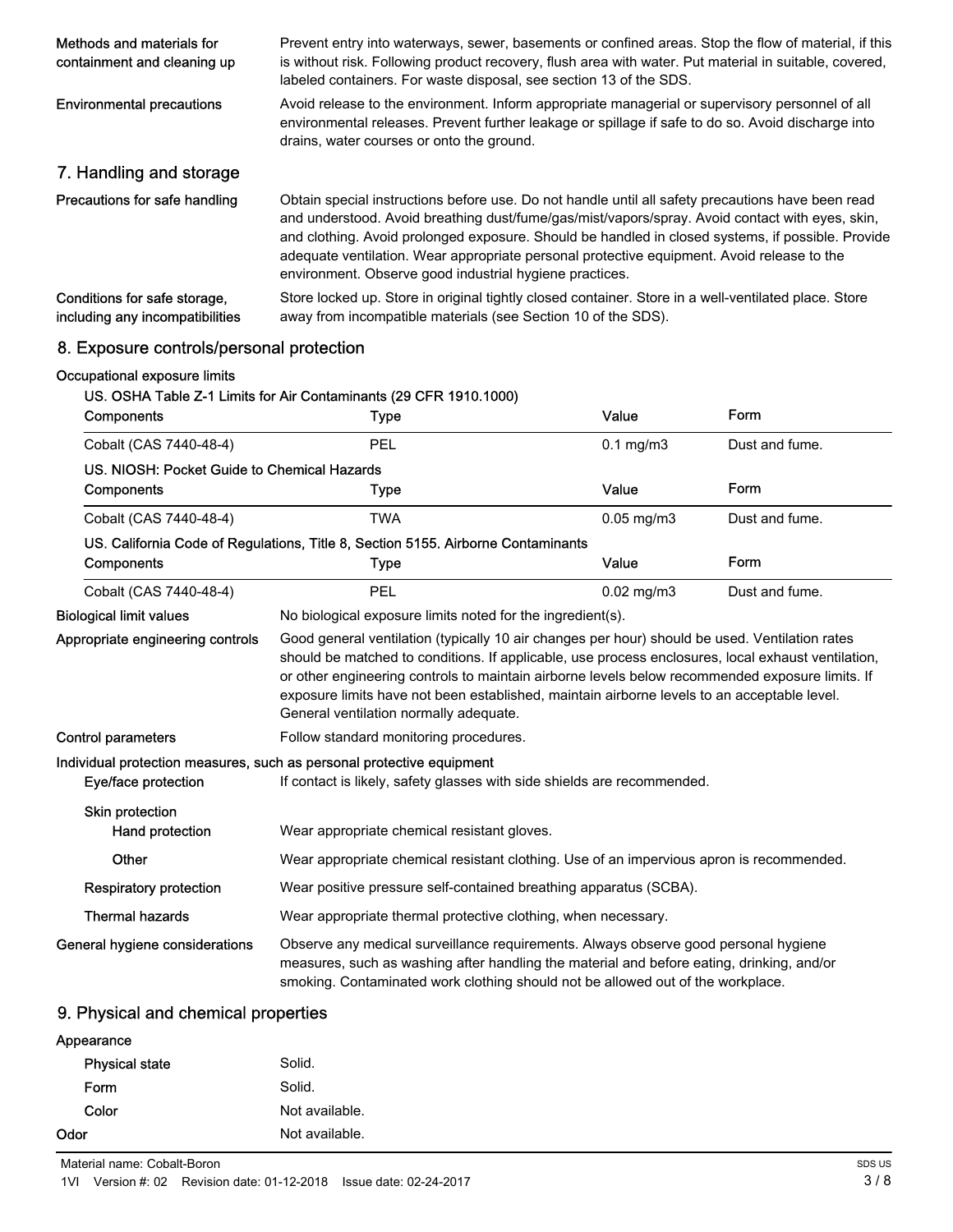| <b>Odor threshold</b>                             | Not available.                                                                                |  |  |
|---------------------------------------------------|-----------------------------------------------------------------------------------------------|--|--|
| pH                                                | Not available.                                                                                |  |  |
| Melting point/freezing point                      | 2723 °F (1495 °C) estimated                                                                   |  |  |
| Initial boiling point and boiling<br>range        | 5300.6 °F (2927 °C) estimated                                                                 |  |  |
| Flash point                                       | Not available.                                                                                |  |  |
| <b>Evaporation rate</b>                           | Not available.                                                                                |  |  |
| Flammability (solid, gas)                         | Not available.                                                                                |  |  |
| Upper/lower flammability or explosive limits      |                                                                                               |  |  |
| Flammability limit - lower<br>(%)                 | Not available.                                                                                |  |  |
| Flammability limit - upper<br>(%)                 | Not available.                                                                                |  |  |
| Explosive limit - lower (%)                       | Not available.                                                                                |  |  |
| Explosive limit - upper (%)                       | Not available.                                                                                |  |  |
| Vapor pressure                                    | 0.00001 hPa estimated                                                                         |  |  |
| Vapor density                                     | Not available.                                                                                |  |  |
| <b>Relative density</b>                           | Not available.                                                                                |  |  |
| Solubility(ies)                                   |                                                                                               |  |  |
| Solubility (water)                                | Not available.                                                                                |  |  |
| <b>Partition coefficient</b><br>(n-octanol/water) | Not available.                                                                                |  |  |
| Auto-ignition temperature                         | 1076 °F (580 °C) estimated                                                                    |  |  |
| Decomposition temperature                         | Not available.                                                                                |  |  |
| <b>Viscosity</b>                                  | Not available.                                                                                |  |  |
| Other information                                 |                                                                                               |  |  |
| <b>Density</b>                                    | 2.36 g/cm3 estimated                                                                          |  |  |
| <b>Explosive properties</b>                       | Not explosive.                                                                                |  |  |
| Molecular formula                                 | <b>BCo</b>                                                                                    |  |  |
| Oxidizing properties                              | Not oxidizing.                                                                                |  |  |
| Specific gravity                                  | 2.36 estimated                                                                                |  |  |
| 10. Stability and reactivity                      |                                                                                               |  |  |
| Reactivity                                        | The product is stable and non-reactive under normal conditions of use, storage and transport. |  |  |
| <b>Chemical stability</b>                         | Material is stable under normal conditions.                                                   |  |  |
| Possibility of hazardous<br>reactions             | No dangerous reaction known under conditions of normal use.                                   |  |  |
| <b>Conditions to avoid</b>                        | Contact with incompatible materials.                                                          |  |  |
| Incompatible materials                            | Strong oxidizing agents.                                                                      |  |  |
| Hazardous decomposition<br>products               | No hazardous decomposition products are known.                                                |  |  |
| 11. Toxicological information                     |                                                                                               |  |  |

#### Information on likely routes of exposure

| <b>Inhalation</b>   | May cause allergy or asthma symptoms or breathing difficulties if inhaled. Prolonged inhalation<br>may be harmful. |
|---------------------|--------------------------------------------------------------------------------------------------------------------|
| <b>Skin contact</b> | May cause an allergic skin reaction.                                                                               |
| Eye contact         | Direct contact with eyes may cause temporary irritation.                                                           |
| Ingestion           | Expected to be a low ingestion hazard.                                                                             |

Material name: Cobalt-Boron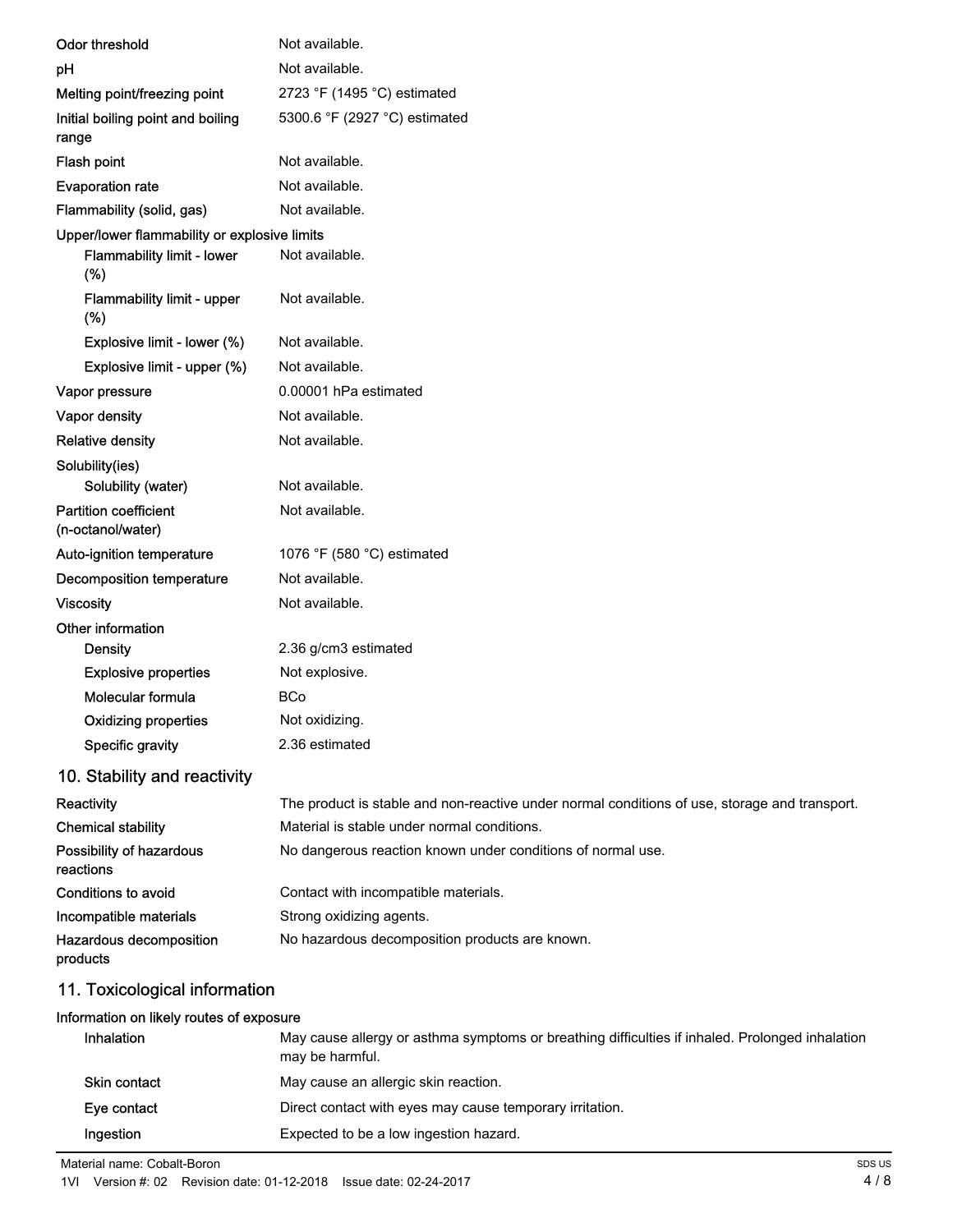| Symptoms related to the<br>physical, chemical and<br>toxicological characteristics | Coughing. Difficulty in breathing. May cause an allergic skin reaction. Dermatitis. Rash.                                                                                                                                                                                                                                                         |  |  |
|------------------------------------------------------------------------------------|---------------------------------------------------------------------------------------------------------------------------------------------------------------------------------------------------------------------------------------------------------------------------------------------------------------------------------------------------|--|--|
| Information on toxicological effects                                               |                                                                                                                                                                                                                                                                                                                                                   |  |  |
| Acute toxicity                                                                     | Not known.                                                                                                                                                                                                                                                                                                                                        |  |  |
| Skin corrosion/irritation                                                          | Prolonged skin contact may cause temporary irritation.                                                                                                                                                                                                                                                                                            |  |  |
| Serious eye damage/eye<br>irritation                                               | Direct contact with eyes may cause temporary irritation.                                                                                                                                                                                                                                                                                          |  |  |
| Respiratory or skin sensitization                                                  |                                                                                                                                                                                                                                                                                                                                                   |  |  |
| <b>ACGIH sensitization</b>                                                         |                                                                                                                                                                                                                                                                                                                                                   |  |  |
| HARD METALS CONTAINING COBALT AND<br>(CAS 7440-48-4)                               | Respiratory sensitization<br>TUNGSTEN CARBIDE, THORACIC FRACTION, AS CO                                                                                                                                                                                                                                                                           |  |  |
| Respiratory sensitization                                                          | May cause allergy or asthma symptoms or breathing difficulties if inhaled.                                                                                                                                                                                                                                                                        |  |  |
| <b>Skin sensitization</b>                                                          | May cause an allergic skin reaction.                                                                                                                                                                                                                                                                                                              |  |  |
| Germ cell mutagenicity                                                             | No data available to indicate product or any components present at greater than 0.1% are<br>mutagenic or genotoxic.                                                                                                                                                                                                                               |  |  |
| Carcinogenicity                                                                    | Suspected of causing cancer.                                                                                                                                                                                                                                                                                                                      |  |  |
| IARC Monographs. Overall Evaluation of Carcinogenicity                             |                                                                                                                                                                                                                                                                                                                                                   |  |  |
| Cobalt (CAS 7440-48-4)                                                             | 2B Possibly carcinogenic to humans.<br>OSHA Specifically Regulated Substances (29 CFR 1910.1001-1050)                                                                                                                                                                                                                                             |  |  |
| Not regulated.                                                                     | US. National Toxicology Program (NTP) Report on Carcinogens                                                                                                                                                                                                                                                                                       |  |  |
| Not listed.                                                                        |                                                                                                                                                                                                                                                                                                                                                   |  |  |
| Reproductive toxicity                                                              | This product is not expected to cause reproductive or developmental effects.                                                                                                                                                                                                                                                                      |  |  |
| Specific target organ toxicity -<br>single exposure                                | Not classified.                                                                                                                                                                                                                                                                                                                                   |  |  |
| Specific target organ toxicity -<br>repeated exposure                              | Not classified.                                                                                                                                                                                                                                                                                                                                   |  |  |
| <b>Aspiration hazard</b>                                                           | Not an aspiration hazard.                                                                                                                                                                                                                                                                                                                         |  |  |
| <b>Chronic effects</b>                                                             | Prolonged inhalation may be harmful. Prolonged exposure may cause chronic effects.                                                                                                                                                                                                                                                                |  |  |
| 12. Ecological information                                                         |                                                                                                                                                                                                                                                                                                                                                   |  |  |
| Ecotoxicity                                                                        | May cause long lasting harmful effects to aquatic life.                                                                                                                                                                                                                                                                                           |  |  |
| Persistence and degradability                                                      | No data is available on the degradability of this product.                                                                                                                                                                                                                                                                                        |  |  |
| <b>Bioaccumulative potential</b>                                                   | No data available.                                                                                                                                                                                                                                                                                                                                |  |  |
| Mobility in soil                                                                   | No data available.                                                                                                                                                                                                                                                                                                                                |  |  |
| Other adverse effects                                                              | No other adverse environmental effects (e.g. ozone depletion, photochemical ozone creation<br>potential, endocrine disruption, global warming potential) are expected from this component.                                                                                                                                                        |  |  |
| 13. Disposal considerations                                                        |                                                                                                                                                                                                                                                                                                                                                   |  |  |
| <b>Disposal instructions</b>                                                       | Collect and reclaim or dispose in sealed containers at licensed waste disposal site. Do not allow<br>this material to drain into sewers/water supplies. Do not contaminate ponds, waterways or ditches<br>with chemical or used container. Dispose of contents/container in accordance with<br>local/regional/national/international regulations. |  |  |
| Local disposal regulations                                                         | Dispose in accordance with all applicable regulations.                                                                                                                                                                                                                                                                                            |  |  |
| Hazardous waste code                                                               | The waste code should be assigned in discussion between the user, the producer and the waste<br>disposal company.                                                                                                                                                                                                                                 |  |  |
| Waste from residues / unused<br>products                                           | Dispose of in accordance with local regulations. Empty containers or liners may retain some<br>product residues. This material and its container must be disposed of in a safe manner (see:<br>Disposal instructions).                                                                                                                            |  |  |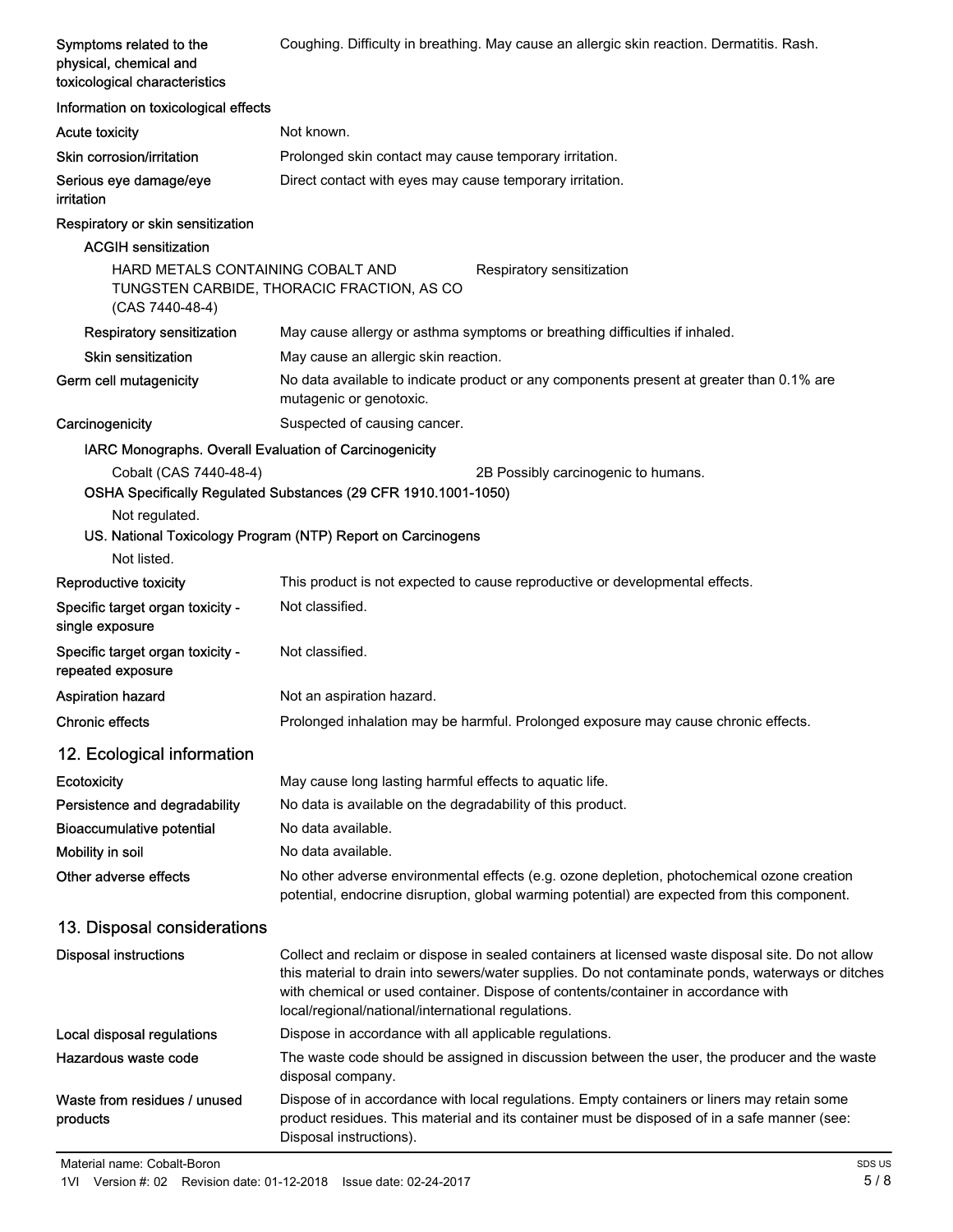Contaminated packaging

Since emptied containers may retain product residue, follow label warnings even after container is emptied. Empty containers should be taken to an approved waste handling site for recycling or disposal.

## 14. Transport information

| DOT                                               |                                                                         |  |
|---------------------------------------------------|-------------------------------------------------------------------------|--|
| <b>UN number</b>                                  | <b>UN3077</b>                                                           |  |
| UN proper shipping name                           | Environmentally hazardous substances, solid, n.o.s.                     |  |
| Transport hazard class(es)                        |                                                                         |  |
| <b>Class</b>                                      | $\boldsymbol{9}$                                                        |  |
| Subsidiary risk                                   | $\blacksquare$                                                          |  |
| Label(s)                                          | 9                                                                       |  |
| Packing group                                     | $\mathbf{III}$                                                          |  |
| Special precautions for user                      | Read safety instructions, SDS and emergency procedures before handling. |  |
| <b>Special provisions</b>                         | 8, 146, 335, A112, B54, IB8, IP3, N20, T1, TP33                         |  |
| Packaging exceptions                              | 155                                                                     |  |
| Packaging non bulk                                | 213                                                                     |  |
| Packaging bulk                                    | 240                                                                     |  |
| IATA                                              |                                                                         |  |
| <b>UN number</b>                                  | <b>UN3077</b>                                                           |  |
| UN proper shipping name                           | Environmentally hazardous substance, solid, n.o.s.                      |  |
| Transport hazard class(es)                        |                                                                         |  |
| <b>Class</b>                                      | $\boldsymbol{9}$                                                        |  |
| Subsidiary risk                                   |                                                                         |  |
| Packing group                                     | $\mathbf{III}$                                                          |  |
| <b>Environmental hazards</b>                      | Yes                                                                     |  |
| <b>ERG Code</b>                                   | 9L                                                                      |  |
| Special precautions for user<br>Other information | Read safety instructions, SDS and emergency procedures before handling. |  |
| Passenger and cargo<br>aircraft                   | Allowed with restrictions.                                              |  |
| Cargo aircraft only                               | Allowed with restrictions.                                              |  |
| IMDG                                              |                                                                         |  |
| UN number                                         | <b>UN3077</b>                                                           |  |
| UN proper shipping name                           | ENVIRONMENTALLY HAZARDOUS SUBSTANCE, SOLID, N.O.S., MARINE POLLUTANT    |  |
| Transport hazard class(es)                        |                                                                         |  |
| <b>Class</b>                                      | 9                                                                       |  |
| Subsidiary risk                                   | $\blacksquare$                                                          |  |
| Packing group                                     | $\mathbf{III}$                                                          |  |
| <b>Environmental hazards</b>                      |                                                                         |  |
| Marine pollutant                                  | Yes                                                                     |  |
| EmS                                               | F-A, S-F                                                                |  |
| Special precautions for user                      | Read safety instructions, SDS and emergency procedures before handling. |  |
|                                                   |                                                                         |  |

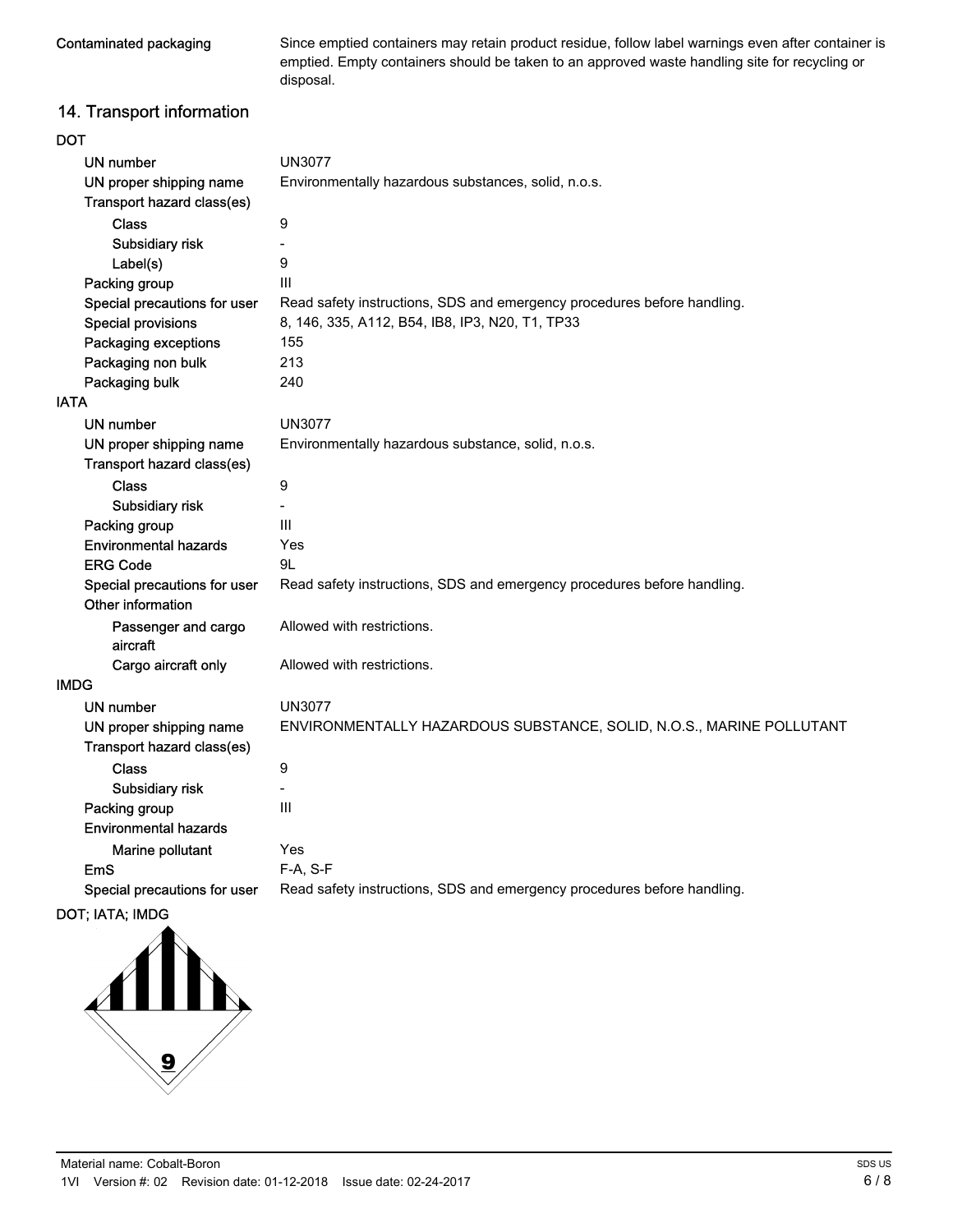#### Marine pollutant

| <b>General information</b>                                                                                                                                                         | IMDG Regulated Marine Pollutant.                                                                                     |                      |                                                                                                                        |
|------------------------------------------------------------------------------------------------------------------------------------------------------------------------------------|----------------------------------------------------------------------------------------------------------------------|----------------------|------------------------------------------------------------------------------------------------------------------------|
| 15. Regulatory information                                                                                                                                                         |                                                                                                                      |                      |                                                                                                                        |
| US federal regulations                                                                                                                                                             | Standard, 29 CFR 1910.1200.                                                                                          |                      | This product is a "Hazardous Chemical" as defined by the OSHA Hazard Communication                                     |
| TSCA Section 12(b) Export Notification (40 CFR 707, Subpt. D)                                                                                                                      |                                                                                                                      |                      |                                                                                                                        |
| Not regulated.                                                                                                                                                                     |                                                                                                                      |                      |                                                                                                                        |
| CERCLA Hazardous Substance List (40 CFR 302.4)                                                                                                                                     |                                                                                                                      |                      |                                                                                                                        |
| Cobalt (CAS 7440-48-4)<br>SARA 304 Emergency release notification                                                                                                                  |                                                                                                                      | Listed.              |                                                                                                                        |
| Not regulated.                                                                                                                                                                     |                                                                                                                      |                      |                                                                                                                        |
| OSHA Specifically Regulated Substances (29 CFR 1910.1001-1050)                                                                                                                     |                                                                                                                      |                      |                                                                                                                        |
| Not regulated.                                                                                                                                                                     |                                                                                                                      |                      |                                                                                                                        |
| <b>Hazard categories</b><br>SARA 302 Extremely hazardous substance                                                                                                                 | Immediate Hazard - Yes<br>Delayed Hazard - Yes<br>Fire Hazard - No<br>Pressure Hazard - No<br>Reactivity Hazard - No |                      |                                                                                                                        |
| Not listed.                                                                                                                                                                        |                                                                                                                      |                      |                                                                                                                        |
| SARA 311/312 Hazardous<br>chemical                                                                                                                                                 | No                                                                                                                   |                      |                                                                                                                        |
| SARA 313 (TRI reporting)                                                                                                                                                           |                                                                                                                      |                      |                                                                                                                        |
| <b>Chemical name</b>                                                                                                                                                               |                                                                                                                      | <b>CAS number</b>    | % by wt.                                                                                                               |
| Cobalt                                                                                                                                                                             |                                                                                                                      | 7440-48-4            | $60 - 80$                                                                                                              |
| Other federal regulations                                                                                                                                                          |                                                                                                                      |                      |                                                                                                                        |
| Clean Air Act (CAA) Section 112 Hazardous Air Pollutants (HAPs) List<br>Cobalt (CAS 7440-48-4)<br>Clean Air Act (CAA) Section 112(r) Accidental Release Prevention (40 CFR 68.130) |                                                                                                                      |                      |                                                                                                                        |
| Not regulated.                                                                                                                                                                     |                                                                                                                      |                      |                                                                                                                        |
| <b>Safe Drinking Water Act</b><br>(SDWA)                                                                                                                                           | Not regulated.                                                                                                       |                      |                                                                                                                        |
| US state regulations                                                                                                                                                               |                                                                                                                      |                      | WARNING: This product contains a chemical known to the State of California to cause cancer.                            |
| US - California Proposition 65 - CRT: Listed date/Carcinogenic substance                                                                                                           |                                                                                                                      |                      |                                                                                                                        |
| Cobalt (CAS 7440-48-4)<br>(a))                                                                                                                                                     |                                                                                                                      | Listed: July 1, 1992 | US. California. Candidate Chemicals List. Safer Consumer Products Regulations (Cal. Code Regs, tit. 22, 69502.3, subd. |
| Cobalt (CAS 7440-48-4)                                                                                                                                                             |                                                                                                                      |                      |                                                                                                                        |
| 16. Other information, including date of preparation or last revision                                                                                                              |                                                                                                                      |                      |                                                                                                                        |
| <b>Issue date</b>                                                                                                                                                                  | 02-24-2017                                                                                                           |                      |                                                                                                                        |
| <b>Revision date</b>                                                                                                                                                               | 01-12-2018                                                                                                           |                      |                                                                                                                        |

Material name: Cobalt-Boron